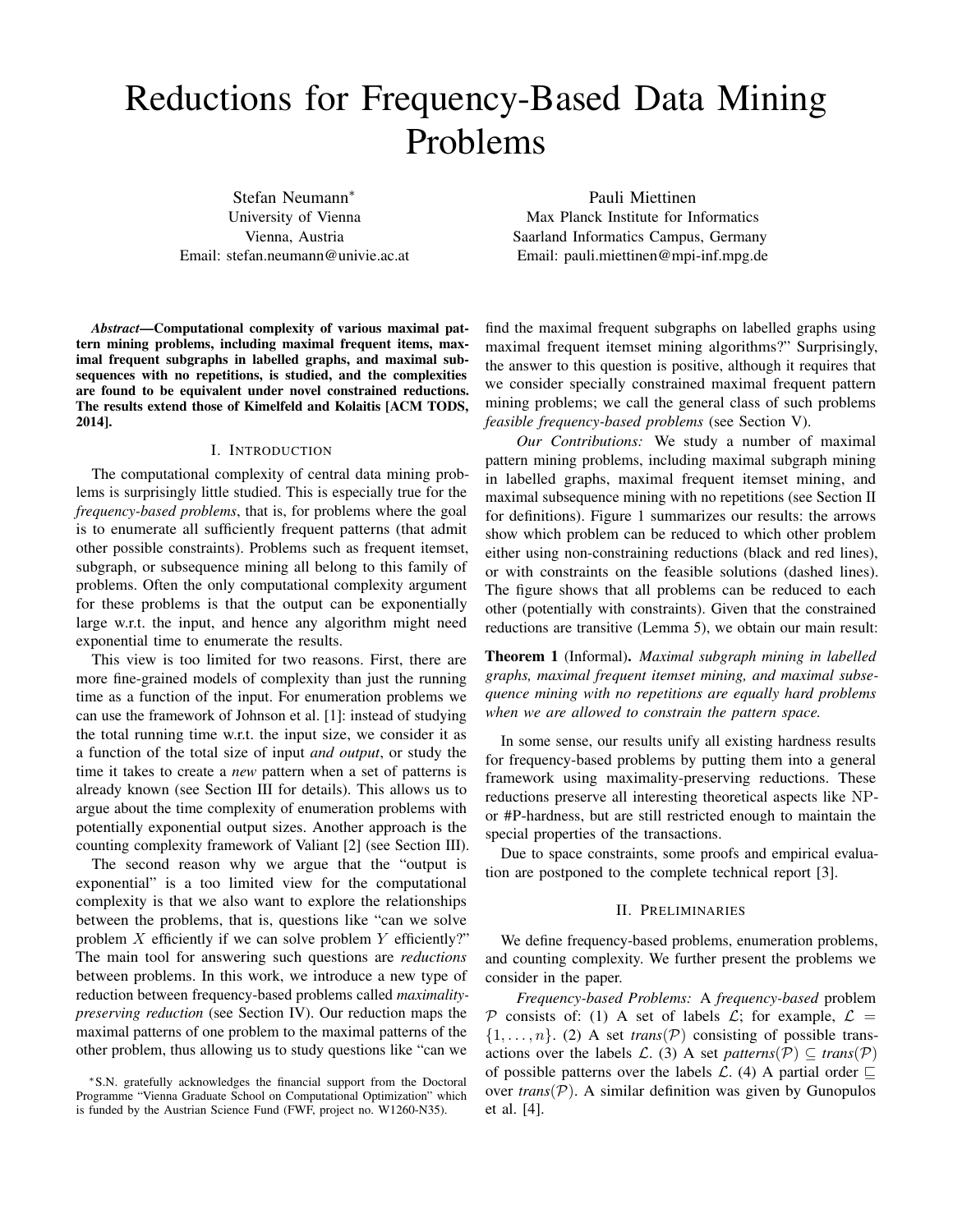

Fig. 1. The hierarchy of maximal frequency-based problems with this paper's results. Arrows point from the "easier" to the "harder" problem. See Section II for the abbreviated problem names. Maximality-preserving reductions are defined in Section IV; feasible frequency-based problems are defined in Section V.

Given a frequency-based problem  $P$ , a *database*  $D_P$  is a finite multiset of elements from *trans*( $\mathcal{P}$ ). For a database  $D_{\mathcal{P}}$ and a *support threshold*  $\tau$ , a pattern  $p \in patterns(\mathcal{P})$  is called *τ*-*frequent* if supp $(p, D_{\mathcal{P}}) := |\{t \in D_{\mathcal{P}} : p \subseteq t\}| \geq \tau$ . In other words, a pattern p is frequent if it appears in at least  $\tau$ transactions of the database. When  $\tau$  is clear from the context, we will call p only *frequent*. A pattern  $p \in patterns(\mathcal{P})$  is a *maximal frequent* pattern if p is frequent and all patterns  $q \in patterns(\mathcal{P})$  with  $p \sqsubset q$  are not frequent. Given a database  $D_{\mathcal{P}}$ , we denote the set of all maximal frequent patterns by  $MAX(D_{\mathcal{P}}, \tau)$ , i.e.,  $MAX(D_{\mathcal{P}}, \tau) = \{p \in patterns(\mathcal{P}) :$ p is a maximal  $\tau$ -frequent pattern in  $D_{\mathcal{P}}$ .

When the parameter  $\tau$  is not part of the input but fixed to some integer, we write  $\mathcal{P}^{\tau}$  to denote the resulting problem.

*Enumeration Problems:* An *enumeration relation* R is a set of strings  $\mathcal{R} = \{(x, y)\} \subset \{0, 1\}^* \times \{0, 1\}^*$  s.t. the set  $\mathcal{R}(x) := \{y \in \{0,1\}^* : (x,y) \in \mathcal{R}\}\$ is finite for every x. A string  $y \in \mathcal{R}(x)$  is called a *witness* for x. We call  $\mathcal{R}$  an NP*relation* if (1) there exists a polynomial p such that  $|y| \leq p(|x|)$ for all  $(x, y) \in \mathcal{R}$ , and (2) there exists a polynomial-time algorithm deciding if  $(x, y) \in \mathcal{R}$  for any given pair  $(x, y)$ .

Following [5], we define the following problems for an enumeration relation  $\mathcal{R}$ :

- $\mathcal{R}$ -ENUMERATE: The input is a string x. The task is to output the set  $\mathcal{R}(x)$  without repetitions.
- R-EXTEND: The input is a string x and a set  $Y \subseteq \mathcal{R}(x)$ . The task is to compute a string y such that  $y \in \mathcal{R}(x) \setminus Y$ or to output that no such element exists.
- R-EXTENDIBLE: The input is a string x and a set  $Y \subseteq$  $\mathcal{R}(x)$ . The task is to decide whether  $\mathcal{R}(x) \setminus Y \neq \emptyset$ .
- R-EXTENDIBLE $\langle k \rangle$ : The input is a string x and a set  $Y \subseteq \mathcal{R}(x)$  with the restriction that  $|Y| < k$ . The task is to decide whether  $\mathcal{R}(x) \setminus Y \neq \emptyset$ .

 $R$ -EXTEND is the decision version of  $R$ -EXTEND. Repeatedly running an algorithm for  $R$ -EXTEND solves  $R$ -ENUMERATE. An algorithm solving  $\mathcal{R}$ -EXTEND solves  $\mathcal{R}$ -EXTENDIBLE.

*Enumeration Complexity:* Johnson et al. [1] introduced different notions for the complexity of enumeration problems. Let  $R$  be an enumeration relation. An algorithm solving R-ENUMERATE is called an *enumeration algorithm*.

For enumeration problems it might be the case that the output  $\mathcal{R}(x)$  is exponentially larger than the input x. Due to this, measuring the running time of an enumeration algorithm only as a function of  $|x|$  can be too restrictive; instead, one can include the size of  $\mathcal{R}(x)$  in the complexity analysis. Then the running time of an algorithm is measured as function of  $|x| + |\mathcal{R}(x)|$ . This gives rise to the following definitions.

Let A be an enumeration algorithm. A runs in *total polynomial time* if its running time is polynomial in  $|x|+|\mathcal{R}(x)|$ . A has *polynomial delay* if the time spent between outputting two consecutive witnesses of  $\mathcal{R}(x)$  is always polynomial in  $|x|$ . A runs in *incremental polynomial time* if on input x and after outputting a set  $Y \subseteq \mathcal{R}(x)$  it takes time polynomial in  $|x| + |Y|$  to produce the next witness from  $\mathcal{R}(x) \setminus Y$ .

Note that  $R$ -ENUMERATE is in incremental polynomial time iff  $R$ -EXTEND is in polynomial time. Further, a polynomial total time algorithm can be used to decide if  $\mathcal{R}(x) \neq \emptyset$ .

*Relationship to Frequency-Based Problems:* We note that frequency-based problems are special cases of enumeration problems. Let  $P$  be a frequency-based problem. We define the enumeration relation R corresponding to P by setting  $\mathcal{R} =$  $\{(x,y): x = (D_{\mathcal{P}}, \tau), y \in \text{MAX}(D_{\mathcal{P}}, \tau)\}\)$ , i.e., R consists of all possible databases  $D_{\mathcal{P}}$ , support thresholds  $\tau$  and all maximal frequent patterns y for the tuples  $(D_{\mathcal{P}}, \tau)$ .

Observe that  $\mathcal{R}(x) = \mathcal{R}(D_{\mathcal{P}}, \tau) = \text{MAX}(D_{\mathcal{P}}, \tau)$  and, hence, the problem  $R$ -ENUMERATE is exactly the same problem as outputting all maximal frequent patterns in  $MAX(D_{\mathcal{P}}, \tau)$ . The problem  $R$ -EXTEND is to output a maximal frequent pattern in  $\text{MAX}(D_{\mathcal{P}}, \tau) \setminus Y$  for a given set of maximal patterns Y. The problems R-EXTENDIBLE and R-EXTENDIBLE $\langle k \rangle$  are the corresponding decision versions of the problems.

As  $R$  and  $P$  yield the same enumeration problems, we write P-ENUMERATE, P-EXTENDIBLE, P-EXTEND,  $P$ -EXTENDIBLE $\langle k \rangle$ . We write P to denote P-ENUMERATE.

*Counting Complexity:* For an enumeration relation R, the function  $\#\mathcal{R}: \{0,1\}^* \to \mathbb{N}$  returns the number of witnesses for a given string, i.e.,  $\#\mathcal{R}(x) = |\mathcal{R}(x)|$  for  $x \in \{0,1\}^*$ . The complexity class #P (pronounced "sharp P") contains all functions  $\#\mathcal{R}$  for which  $\mathcal R$  is an NP-relation; it was introduced by Valiant [2]. A function  $F: \{0, 1\}^* \to \mathbb{N}$  is #P-*hard* if there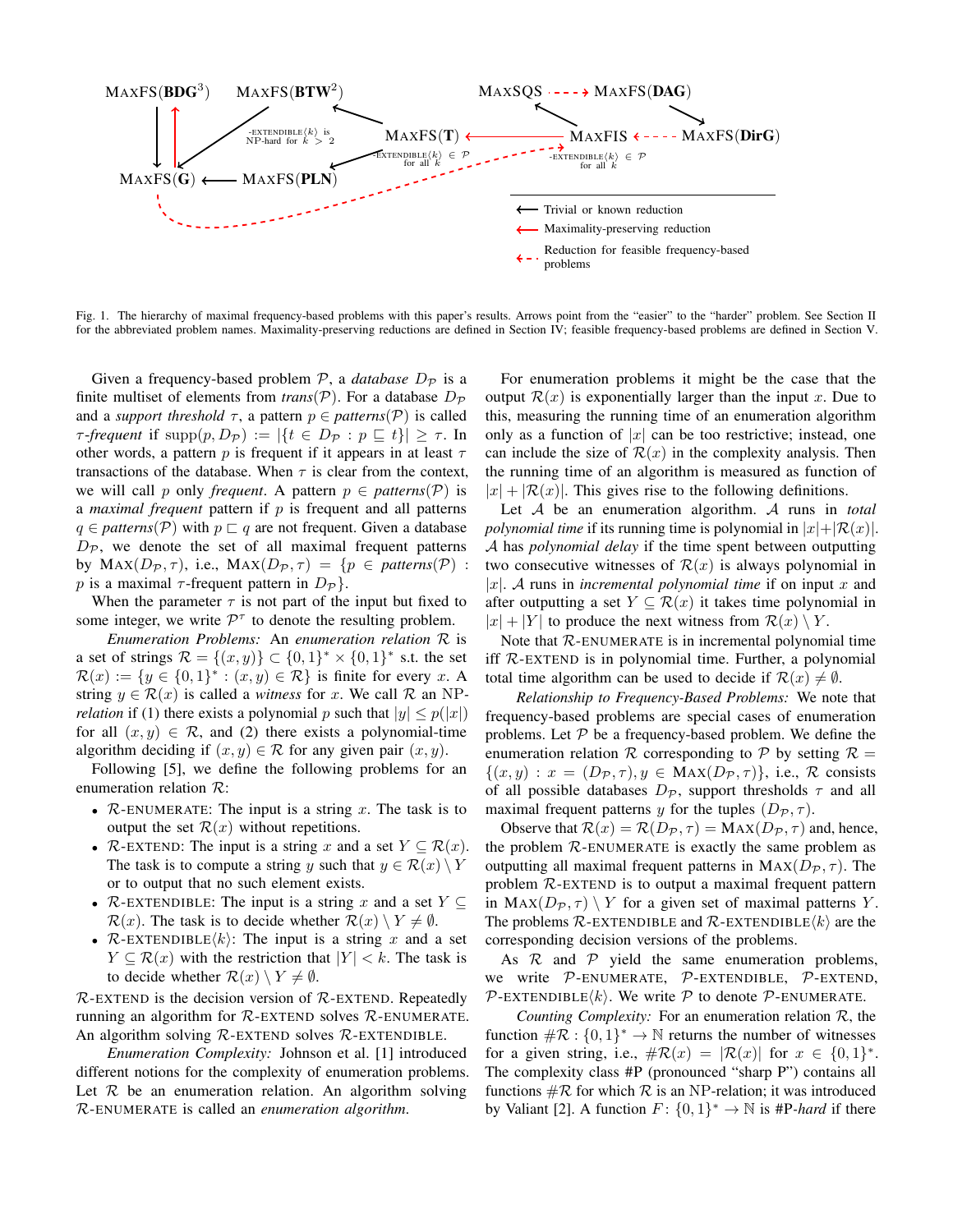exists a Turing reduction from every function in #P to F.

For two NP-relations  $\mathcal{R}, \mathcal{Q} : \{0, 1\}^* \to \mathbb{N}$ , a *parsimonious reduction from*  $\#\mathcal{R}$  *to*  $\#\mathcal{Q}$  *is a polynomial-time computable* function  $f: \{0,1\}^* \to \{0,1\}^*$  such that  $\#\mathcal{R}(x) = \#\mathcal{Q}(f(x))$ for all  $x \in \{0,1\}^*$ . Note that a parsimonious reduction from a #P-hard problem  $R$  to a problem  $Q$  implies that  $Q$  is #P-hard.

Observe that an algorithm solving  $\mathcal{R}$ -ENUMERATE can solve  $\#\mathcal{R}$  by counting the number of witnesses in its output.

*Problems Considered in This Paper:* All problems considered in this paper are frequency-based problems where the goal is to enumerate all maximal patterns of the data. For brevity, we only define  $\mathcal{L}$ , *trans*( $\cdot$ ), *patterns*( $\cdot$ ), and  $\sqsubseteq$  for each problem (see, e.g., [6] for more thorough definitions).

The *maximal frequent itemset mining* problem, denoted MAXFIS, is as follows: We have *n* labels  $\mathcal{L} = \{1, \ldots, n\};$ *trans*(MAXFIS) and *patterns*(MAXFIS) are given by  $2^{\mathcal{L}}$ ;  $\subseteq$ is the standard subset relationship ⊆.

The *maximal frequent subsequence mining* problem, denoted MAXSQS:  $\mathcal{L} = \{1, \ldots, n\}$  is the set of labels. A *sequence*  $S = \langle S_1, \ldots, S_m \rangle$  of length m consists of events  $S_i$  with  $S_i \in \mathcal{L}$ ; we require that *each label appears at most once per sequence*. We set *trans*(MAXSQS) and *patterns*(MAXSQS) to the sets consisting of all sequences of arbitrary lengths. For two sequences  $S = \langle S_1, \ldots S_r \rangle$  and  $T = \langle T_1, \ldots, T_k \rangle$ , we have  $T \sqsubseteq S$  if  $k \leq r$  and there exist indices  $1 \leq i_1 \leq \cdots \leq i_k \leq r$ s.t.  $T_j = S_{i_j}$  for each  $j = 1, \ldots, k$ .

Let G be a class of *vertex-labelled* graphs, which contain each label at most once. The *maximal frequent subgraph mining* problem,  $MAXFS(\mathcal{G})$ , is as follows: We have *n* labels  $\mathcal{L} = \{1, \ldots, n\}$ ; *trans*(MAXFS(G)) and *patterns*(MAXFS(G)) are given by all labelled graphs in  $G$  with labels from  $\mathcal{L}$ ;  $\Box$  is the standard subgraph relationship for labelled graphs (i.e., we consider arbitrary subgraphs, not necessarily induced subgraphs).

In this paper we consider the following graph classes, all of which are labelled and connected: undirected trees (T); undirected graphs of bounded degree  $\leq b$  (BDG<sup>b</sup>); undirected graphs of bounded treewidth  $\leq w$  (BTW<sup>w</sup>); undirected planar graphs (PLN); general undirected graphs (G); directed acyclic graphs (DAG); and directed graphs (DirG).

We only consider labelled graphs *in which each label appears at most once*. In this setting, the subgraph isomorphism problem can be solved in polynomial-time. This a necessary since Kimelfeld and Kolaitis [7, Prop. 3.4] showed that for certain *unlabelled* graph classes  $G$ ,  $MAXFS(G)$  is not an NP-relation.

## III. RELATED WORK

*Counting Complexity:* The study of counting problems was initiated when Valiant [2] introduced #P. Provan and Ball [8] showed #P-hardness for many graph problems. Later, more #P-hardness results were obtained [9], [10].

Johnson et al. [1] introduced polynomial total time, polynomial delay, and incremental polynomial time to obtain a better understanding of the complexity of enumeration problems.

*Computational Complexity of Data Mining Problems:* Gunopulos et al. [4] introduced a class of problems similar to frequency-based problems. For these problems they proved #P-hardness for mining frequent patterns, and provided an algorithm to mine maximal frequent sets.

Yang [11] proved that the following problems are #Pcomplete: MAXFIS, MAXFS(T), MAXFS(G), MAXSQS.

Boros et al. [12] showed that MAXFIS-EXTENDIBLE and MAXFIS-EXTEND are NP-complete.

Kimelfeld and Kolaitis [7] considered mining maximal frequent subgraphs from certain graph classes; their results distinguish the computational complexities of several graph mining problems. They proved the following results, which are also depicted in Figure 1: (1) For fixed  $k$ , the problem  $MAXFS(T)$ -EXTENDIBLE $\langle k \rangle$  can be solved in polynomial time. (2) For fixed  $\tau$ , the problem  $MAXFS^{\tau}(G)$ -ENUMERATE can be solved in polynomial time for any class of graphs  $\mathcal G$  from Section II. (3) The following problems are NP-complete: (a)  $\text{MAXFS}(\mathcal{G})$ -extendible for  $\mathcal{G} \in \{\textbf{G}, \textbf{PLN}, \textbf{BDG}^b, \textbf{BTW}^w\}$ with  $w > 1$  and  $b > 3$ ; (b) MAXFS(G)-EXTENDIBLE $\langle k \rangle$  for  $\mathcal{G} \in \{\mathbf{G}, \mathbf{PLN}, \mathbf{BDG}^b, \mathbf{BTW}^w\}$  with  $w > 1, b > 2, k > 2$ .

In [5], Kimelfeld and Kolaitis give computational hardness results for subgraph mining problems in which the set *patterns*() is a subset of *trans*().

*Mining Maximal Frequent Patterns:* Many algorithms were proposed to mine maximal frequent patterns from different types of data such as itemsets [13]–[15], subsequences [16], trees [17], [18], and general graphs [19]. However, the main focus of those papers was not to investigate the computational complexity of these problems. See (for example) the book by Aggarwal [6] for more references to algorithms for computing maximal frequent patterns.

*Constraint-based Pattern Mining:* Many algorithms were proposed to mine frequent patterns with constraints [20]–[26]. We refer to Han et al. [27] for details. Greco et al. [28] explored mining taxonomies of process models; this can be viewed as constraint-based pattern mining. The work on constraint programming for itemset mining by Raedt et al. [29], [30] can be used to mine frequency-based problems with constraints.

## IV. MAXIMALITY-PRESERVING REDUCTIONS

We introduce maximality-preserving reductions and state some of their properties. We further prove reductions between the problems MAXFIS, MAXSQS, and MAXFS( $G$ ) for  $G \in$  ${T, BDG^3, G}$ . Combining our reductions with the statements from Section III, we obtain the following theorem.

#### **Theorem 2.** *Fix natural numbers*  $k, \tau$ *.*

- 1) MAXFIS-EXTENDIBLE $\langle k \rangle$  *is in polynomial time.*
- 2) MAXFIS<sup>T</sup>-ENUMERATE is in polynomial time.
- 3)  $MAXFS(G)$  and  $MAXFS(BDG^3)$  have the same enu*meration and counting complexities. More concretely, let*  $P \in \{\text{MAXFS}(\mathbf{G}), \text{MAXFS}(\mathbf{BDG}^3)\}.$  Then:
	- P-ENUMERATE *is* #P*-hard.*
	- P-EXTENDIBLE *is* NP*-hard.*
	- *For*  $k > 2$ ,  $P$ -EXTENDIBLE $\langle k \rangle$  *is* NP-*hard.*
	- $P<sup>τ</sup>$ -ENUMERATE *is solvable in polynomial time*.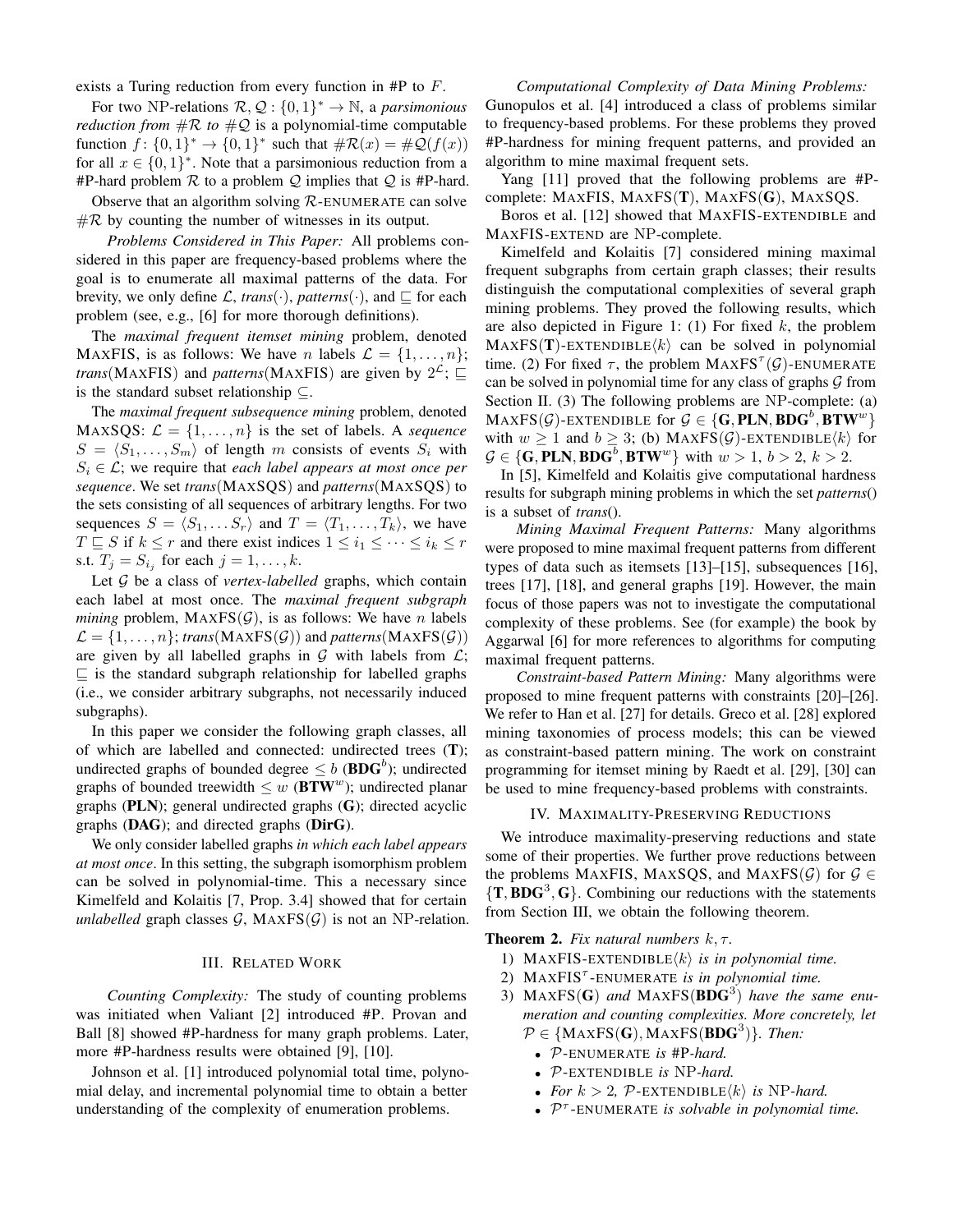# *A. Definition and Properties*

We define maximality-preserving reductions to make explicit which properties are required by reductions in order to be useful for understanding the complexity of frequency-based problems.

**Definition 1.** Let  $P, Q$  be two frequency-based problems. Let  $(D_{\mathcal{P}}, \tau)$  be an instance for P. A *maximality-preserving reduction* from P to Q defines an instance  $(D_{Q}, \tau)$  using a polynomial-time computable injective function  $f : trans(\mathcal{P}) \rightarrow$  $trans(Q)$  with the following properties:

- 1)  $f(\text{patterns}(\mathcal{P})) \subseteq \text{patterns}(\mathcal{Q})$ .
- 2) For  $p, p' \in trans(\mathcal{P})$ ,  $p \sqsubseteq_{\mathcal{P}} p'$  iff  $f(p) \sqsubseteq_{\mathcal{Q}} f(p')$ .
- 3) The inverse  $f^{-1}$ :  $trans(Q) \rightarrow trans(P)$  of f can be computed in polynomial time.
- 4)  $p \in \text{Max}(D_{\mathcal{P}}, \tau)$  iff  $f(p) \in \text{Max}(D_{\mathcal{Q}}, \tau)$ , where  $D_{\mathcal{Q}} = f(D_{\mathcal{P}}) = \{f(t) : t \in D_{\mathcal{P}}\}.$  Additionally, for all  $q \in \text{MAX}(D_{\mathcal{Q}}, \tau)$ ,  $f^{-1}(q)$  exists.

The properties can be interpreted as follows: Property 1 asserts that  $f$  maintains validity of patterns; this condition is necessary when *patterns*( $Q$ )  $\subset$  *trans*( $Q$ ). Property 2 asserts that  $f$  maintains subset properties. Property 3 is necessary to recover patterns in  $P$  from those found in  $Q$ . Property 4 requires that the maximal frequent patterns in  $D_{\mathcal{P}}$  are the same as those in  $D_{\mathcal{Q}}$  under the mapping f; here, the database  $D_{\mathcal{Q}}$ is given by applying the function f to each transaction in  $D_{\mathcal{P}}$ .

*Properties:* Property 4 implies that there exists a bijective relationship between the maximal frequent patterns in  $D_{\mathcal{P}}$ and in  $D_{\mathcal{Q}}$ . Hence,  $|MAX(D_{\mathcal{P}}, \tau)| = |MAX(D_{\mathcal{Q}}, \tau)|$ . This shows that maximality-preserving reductions are parsimonious reductions and that they preserve #P-hardness.

In fact, maximality-preserving reductions are slightly stronger than parsimonious reductions. They do not only preserve the *number* of maximal frequent patterns, but they enable us to *recover* the maximal frequent patterns in  $D_p$  from those in  $D_{\mathcal{Q}}$ : By injectivity of f and due to Property 4,  $\text{MAX}(D_{\mathcal{P}}, \tau)$ can be reconstruct in polynomial time from  $MAX(D_{Q}, \tau)$ . Hence, maximality-preserving reductions preserve properties of extendibility problems as discussed in Section II.

Further, by Property 2, the support of a pattern  $p$  in  $D_p$  is a lower bound on the support of  $f(p)$  in  $D_{\mathcal{Q}}$  (since for each transaction  $t \in D_{\mathcal{P}}$  with  $p \sqsubseteq t$ ,  $f(p) \sqsubseteq f(t)$ ).

However, although the number of transactions and *maximal* frequent patterns in both databases remains the same, the number of *frequent* patterns in  $D_{\mathcal{Q}}$  might be exponentially larger than the number of frequent patterns in  $D_{\mathcal{P}}$ .

### *B. Reductions*

We present maximality-preserving reductions, some of which are similar to ones presented in, e.g., [5], [11]. We only prove Property 4 of maximality-preserving reductions. The proofs of Properties  $1-3$  follow from the definitions of  $f$ .

Lemma 3. *There exist maximality-preserving reductions between the following problems: (1) From* MAXFIS *to* MAXFS(T)*. (2) From* MAXFIS *to* MAXSQS*. (3) From*  $MAXFS(\mathbf{G})$  to  $MAXFS(\mathbf{BDG}^3)$ .

Note that (3) is the tightest result we could hope for, since graphs with degree bounded by 2 are simply cycles or line graphs. In this short version of the paper, we only prove point (3); see the technical report [3] for the remaining proofs.

*Proof. Construction of f.* Let  $G = (V, E)$  be a graph with unbounded degree of the vertices over labels  $\mathcal{L} = \{1, \ldots, n\}.$ Denote the label of a vertex  $v \in V$  by *label* $(v)$ . We construct a graph  $G' = (V', E')$  with bounded degree 3 over the set of labels  $\mathcal{L}' = \{1, \ldots, n\}^2$ .

Intuitively, the construction of  $f$  is picked such that every original vertex  $v \in V$  is split into a line graph consisting of n vertices  $v_i$ , where each  $v_i$  has an additional non-line-graph-edge in  $G'$  iff vertices  $v$  and  $i$  share an edge in  $G$ .

Formally, for each vertex  $v \in V$ , we insert vertices  $v_1, \ldots, v_n$  into V' with edges  $(v_i, v_{i+1})$  for  $i = 1, \ldots, n-1$ . Each vertex  $v_i$  is labeled by  $(label(v), i)$ . For each edge  $(u, v) \in E$ , we insert an edge  $(u_{label(v)}, v_{label(u)})$  into G'.

Observe that the resulting graph  $G' = f(G)$  indeed has bounded degree 3: Consider any vertex  $v_i \in V'$ . The vertex has at most 2 neighbors from the line graph  $(v_1, \ldots, v_n)$ . The only additional edge it could have is to vertex  $i_{label(v)}$ .

*Maximality-preserving.* Let  $p \in \text{MAX}(D_{\text{MAXFS(G)}}, \tau)$ . We need to show that  $f(p) \in \text{MAX}(D_{\text{MAXFS(BDG^3)}}, \tau)$ . By construction of f,  $\text{supp}(f(p), D_{\text{MAXFS(BDG^3)}})$  =  $supp(p, D_{\text{MAXFS(G)}})$ ; hence,  $f(p)$  is frequent in  $D_{\text{MAXFS(BDG}^3)}$ . It remains to show that  $f(p)$  is maximal. For contradiction, suppose there is a maximal frequent pattern q with  $f(p) \sqsubset q$ in  $D_{\text{MAXFS(BDG}^3)}$ . Then q contains an edge  $(u_i, v_j)$  with  $i = label(v)$ ,  $j = label(u)$ , which is not contained in  $f(p)$ .

*Case 1:*  $u_i \in f(p)$  and  $v_j \in f(p)$ . Consider the graph  $q' = f(p) \cup (u_i, v_j)$ . Then  $f^{-1}(q')$  exists and must be frequent in  $D_{\text{MAXFS(G)}}$  by Property 2. Contradiction.

*Case 2:* Assume w.l.o.g. that  $u_i \in f(p)$  and  $v_j \notin f(p)$ . Since q is maximal and by construction of f and  $D_{\text{MAXFS(BDG}^3)}$ , q must contain the line graph L with vertices  $v_1, \ldots, v_n$ . Consider the graph  $q' = f(p) \cup (u_i, v_j) \cup L$ . By construction of f and  $D_{\text{MAXFS(BDG}^3)}$ , q' has a preimage  $p' = f^{-1}(q')$  which is frequent and satisfies  $p \sqsubset p'$ . Contradiction.

*Case 3:*  $u_i \notin f(p)$  and  $v_j \notin f(p)$ . Since q is connected and  $f(p) \sqsubset q$ , we only need to consider the first two cases.

The second part of Property 4 is implied by the previous case distinctions. Proving that  $f(p) \in \text{MAX}(D_{\text{MAXFS(BDG^3)}}, \tau)$ implies  $p \in \text{MAX}(D_{\text{MAXFS(G)}}, \tau)$  is similar.  $\Box$ 

# V. CONSTRAINING THE SET OF PATTERNS

We generalize frequency-based problems by allowing to constrain the set of patterns using a feasibility function. We introduce maximality-preserving reductions for this problem class and prove that all problems discussed in this paper exhibit the same hardness after introducing the feasibility function.

## *A. Feasible Frequency-Based Problems*

A *feasible frequency-based problem* (FFBP) P is a frequencybased problem with an additional polynomial-time computable operation  $\phi$ : *patterns*( $\mathcal{P}$ )  $\rightarrow$  {0,1} which can be described using constant space. The operation  $\phi$  is part of the input;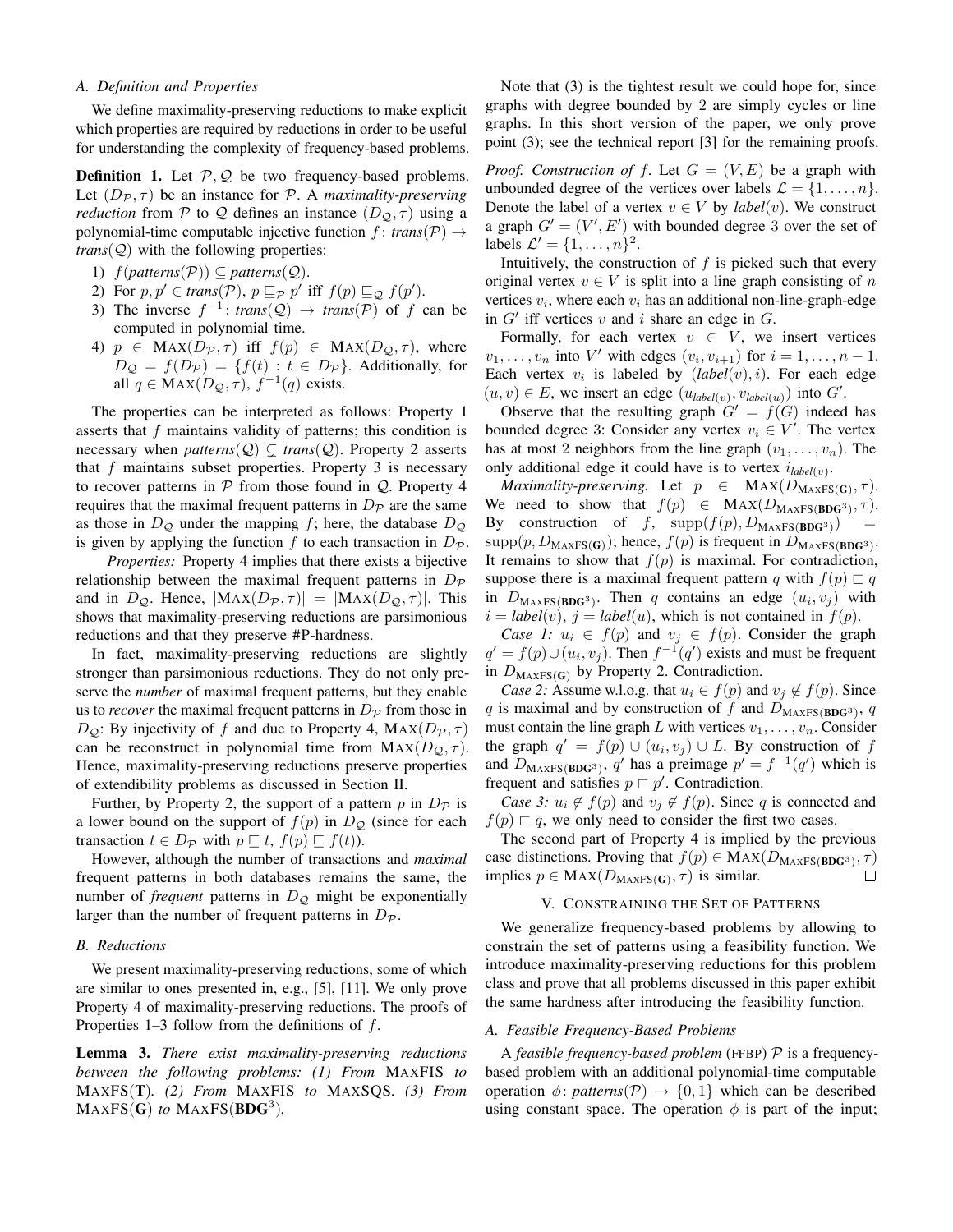this is the reason for restricting the description length of the function to constant size. We call  $\phi$  the *feasibility function*.

Given a feasible frequency-based problem  $P$ ,  $p \in$ *patterns*( $\mathcal{P}$ ) is a *feasible frequent pattern* (FFP) if  $p$  is frequent and  $\phi(p) = 1$ . The goal is to find all maximal FFPs; we denote the set of all FFPs by  $MAX(D_{\mathcal{P}}, \tau, \phi_{\mathcal{P}})$ . We define MAXFFIS, MAXFSQS, and MAXFFS $(\mathcal{G})$  for a graph class  $\mathcal{G}$  as before for maximal frequency-based problems.

FFBPs are generalizations of frequency-based problems since setting  $\phi_{\mathcal{P}} \equiv 1$  gives the underlying frequency-based problem.

The main result of this section is given in the following theorem, which follows from the reductions presented later in this section and the results from Section III.

Theorem 4. *The* FFBP*-version of all problems discussed in this paper have the same enumeration and counting complexities. More concretely, for any* FFBP*-problem* P *discussed in this paper:*

- P-ENUMERATE *is* #P*-hard.*
- P-EXTENDIBLE *is* NP*-hard.*
- *For*  $k > 2$ *, the problem*  $\mathcal{P}$ -EXTENDIBLE $\langle k \rangle$  *is* NP-*hard.*
- For fixed  $\tau$ , the problem  $\mathcal{P}^{\tau}$ -ENUMERATE is solvable in *polynomial time.*

Theorem 4 shows that the hierarchy given in Figure 1 for frequency-based problems collapses when a feasibility function is introduced. Since many practical algorithms (like the Apriori algorithm) for finding maximal frequent patterns allow to add such a feasibility function, our reductions give a theoretical justification why many such algorithms can be extended to a broader range of problems.

# *B. Maximality-Preserving Reductions for FFPPs*

**Definition 2.** Let P, Q be two FFBPs. Let  $(D_{\mathcal{P}}, \tau, \phi_{\mathcal{P}})$  be an instance for P. A *maximality-preserving reduction* from P to Q defines an instance  $(D_{Q}, \tau, \phi_{Q})$  using a polynomial-time computable injective function  $f : trans(\mathcal{P}) \rightarrow trans(\mathcal{Q})$  with the following properties:

- 1)  $f(\text{patterns}(\mathcal{P})) \subseteq \text{patterns}(\mathcal{Q})$ .
- 2) For  $p, p' \in trans(\mathcal{P}), p \sqsubseteq_{\mathcal{P}} p'$  iff  $f(p) \sqsubseteq_{\mathcal{Q}} f(p')$ .
- 3) The inverse  $f^{-1}$ :  $trans(Q) \rightarrow trans(\mathcal{P})$  of f can be computed in polynomial time.
- 4)  $p \in \text{MAX}(D_{\mathcal{P}}, \tau, \phi_{\mathcal{P}})$  iff  $f(p) \in \text{MAX}(D_{\mathcal{Q}}, \tau, \phi_{\mathcal{Q}})$ , where  $D_{\mathcal{Q}} = f(D_{\mathcal{P}}) = \{f(t) : t \in D_{\mathcal{P}}\}\)$ . Additionally, for all  $q \in \text{MAX}(D_{\mathcal{Q}}, \tau, \phi_{\mathcal{Q}}), f^{-1}(q)$  exists.

Compared to Definition 1 we only changed Property 4 to assert that the maximal patterns are feasible. In general, the constructed function  $\phi_{\mathcal{Q}}$  will depend on  $\phi_{\mathcal{P}}$ , f and  $f^{-1}$ .

*Properties:* We show that maximality-preserving reductions for FFBPs are transitive, which is the crucial property to argue that multiple reductions can be used in a row. We also show that if for two frequency-based problems  $P$  and  $Q$  there exists a maximality-preserving reduction from  $P$  to  $Q$ , then there exists a reduction between their FFBP-versions.

Lemma 5. *(1) Let* P, Q, R *be* FFBP *s. Assume there exist maximality-preserving reductions from* P *to* Q *via a function* g and  $\phi_{\mathcal{Q}}$ , and from  $\mathcal Q$  to  $\mathcal R$  *via a function* h and  $\phi_{\mathcal{R}}$ . Then *there exists a maximality-preserving reduction from* P *to* R*.*

*(2) Let* P *and* Q *be two frequency-based problems, and let*  $\mathcal{P}'$  and  $\mathcal{Q}'$  be the FFBP-versions of those problems. Suppose *there exists a maximality-preserving reduction from* P *to* Q *via a mapping* g*. Then there exists a maximality-preserving reduction from*  $P'$  to  $Q'$ .

*Proof of (1).* Let  $(D_{\mathcal{P}}, \phi_{\mathcal{P}})$  be an instance for  $\mathcal{P}$ . We construct an instance  $(D^*, \phi_*)$  for R: Set  $f: trans(\mathcal{P}) \rightarrow trans(\mathcal{R})$  to  $f(p) = h(g(p))$  for  $p \in trans(\mathcal{P})$ . For  $r \in patterns(\mathcal{R})$ , we set  $\phi_*(r) = 1$  iff the following four conditions are satisfied: (1)  $h^{-1}(r)$  and  $f^{-1}(r)$  exist; (2)  $\phi_{\mathcal{R}}(r) = 1$ ; (3)  $\phi_{\mathcal{Q}}(h^{-1}(r)) = 1$ ; and (4)  $\phi_{\mathcal{P}}(f^{-1}(r)) = 1$ .

We check the properties from Definition 2. Property 1 and Property 2 are satisfied since  $f$  is the composition  $g$  and  $h$ . Property 3 holds since  $f^{-1} = g^{-1} \circ h^{-1}$  and both  $g^{-1}$  and  $h^{-1}$  can be computed in polynomial time.

The rest of the proof is devoted to proving Property 4.

Let  $p \in \text{MAX}(D_{\mathcal{P}}, \tau, \phi_{\mathcal{P}})$ . Then p is feasible w.r.t.  $\phi_{\mathcal{P}}$ . By the reduction from P to Q,  $g(p) \in \text{MAX}(D_{\mathcal{Q}}, \tau, \phi_{\mathcal{Q}})$ , where  $D_{\mathcal{Q}} = g(D_{\mathcal{P}})$ . Note that  $g(p)$  is feasible w.r.t.  $\phi_{\mathcal{Q}}$ . Using the reduction from Q to R, we obtain  $r := h(g(p)) \in$  $\text{MAX}(D_{\mathcal{R}}, \tau, \phi_{\mathcal{R}})$ , where  $D_{\mathcal{R}} = h(D_{\mathcal{Q}})$ ; additionally, r is feasible w.r.t.  $\phi_{\mathcal{R}}$ . Now observe that  $r = f(p)$  and that r is feasible w.r.t. the operation  $\phi_*$  defined above. Note that r is frequent in  $D^*$  since for each transaction  $t \in D_{\mathcal{P}}$  with  $p \sqsubseteq_{\mathcal{P}} t$ ,  $r = f(p) \sqsubseteq_{\mathcal{R}} f(t)$  by Property 2 of f. To prove that  $r \in \text{MAX}(D^*, \tau, \phi_*)$ , it remains to show that r is maximal. Suppose not. Then there exists a pattern  $r' \in \text{MAX}(D^*, \tau, \phi_*)$ such that  $r \sqsubset_{\mathcal{R}} r'$ . Since r' is feasible, let  $p' = f^{-1}(r')$ . By Property 2 of f, we have that  $p \sqsubset_{\mathcal{P}} p'$  and that  $p'$  is frequent since  $p' \sqsubset_{\mathcal{P}} t$  for  $t \in D_{\mathcal{P}}$  iff  $f(p') = r' \sqsubset_{\mathcal{R}} f(t)$ . This contradicts the maximality of p. Hence,  $r \in \text{MAX}(D^*, \tau, \phi_*)$ .

Let  $r \in \text{MAX}(D^*, \tau, \phi_*)$ . Since r is feasible w.r.t.  $\phi_*,$ there exists  $p = f^{-1}(r) \in patterns(\mathcal{P})$  that is feasible w.r.t.  $\phi_{\mathcal{P}}$ . By Property 2, p is frequent in  $D_{\mathcal{P}}$ . It remains to show that  $p$  is maximal. We argue by contradiction. Suppose there exists a frequent pattern  $p'$  with  $p \sqsubset p'$ . Then  $f(p') \in \text{MAX}(D_*, \tau, \phi_*)$  by the previous paragraph, and  $r \sqsubset f(p')$  by Property 2 of f. This contradicts the maximality of r. Hence,  $p \in \text{MAX}(D_{\mathcal{P}}, \tau, \phi_{\mathcal{P}})$ .  $\Box$ 

*Proof of (2). Construction of f.* Set  $f \equiv g$ . Set  $\phi_{Q}(q) = 1$ iff  $f^{-1}(q)$  exists and  $\phi_{\mathcal{P}'}(f^{-1}(q)) = 1$ .

*Maximality-preserving.* Properties 1–3 for f are satisfied since they are satisfied for  $g$ . We prove Property 4 for  $f$ .

Let  $p \in \text{MAX}(D_{\mathcal{P}}, \tau, \phi_{\mathcal{P}})$ . We show that  $f(p) \in$  $\text{MAX}(D_{\mathcal{Q}}, \tau, \phi_{\mathcal{Q}})$ . Since  $f^{-1}(f(p)) = p$  is feasible w.r.t.  $\phi_{\mathcal{P}}$ ,  $f(p)$  is feasible w.r.t.  $\phi_{\mathcal{Q}}$ . By Property 2 of f,  $f(p)$  is frequent in  $D_{\mathcal{Q}}$ . It remains to show that  $f(p)$  is maximal. Suppose not. Then there is a pattern  $q \in \text{MAX}(D_{\mathcal{Q}}, \tau, \phi_{\mathcal{Q}})$ s.t.  $f(p) \sqsubset q$ . Since q is feasible, there exists a feasible pattern  $p' = f^{-1}(q) \in patterns(\mathcal{P})$ . By Property 2, we have  $p \sqsubset p'$ . Additionally, the pattern  $p'$  is frequent in  $D_{\mathcal{P}}$ : for each transaction  $t \in D_{\mathcal{Q}}$  with  $q \sqsubset_{\mathcal{Q}} t$ ,  $p' \sqsubset_{\mathcal{P}} f^{-1}(t)$  (by Property 2 of f and definition of  $D_{\mathcal{Q}}$ ). Contradiction.